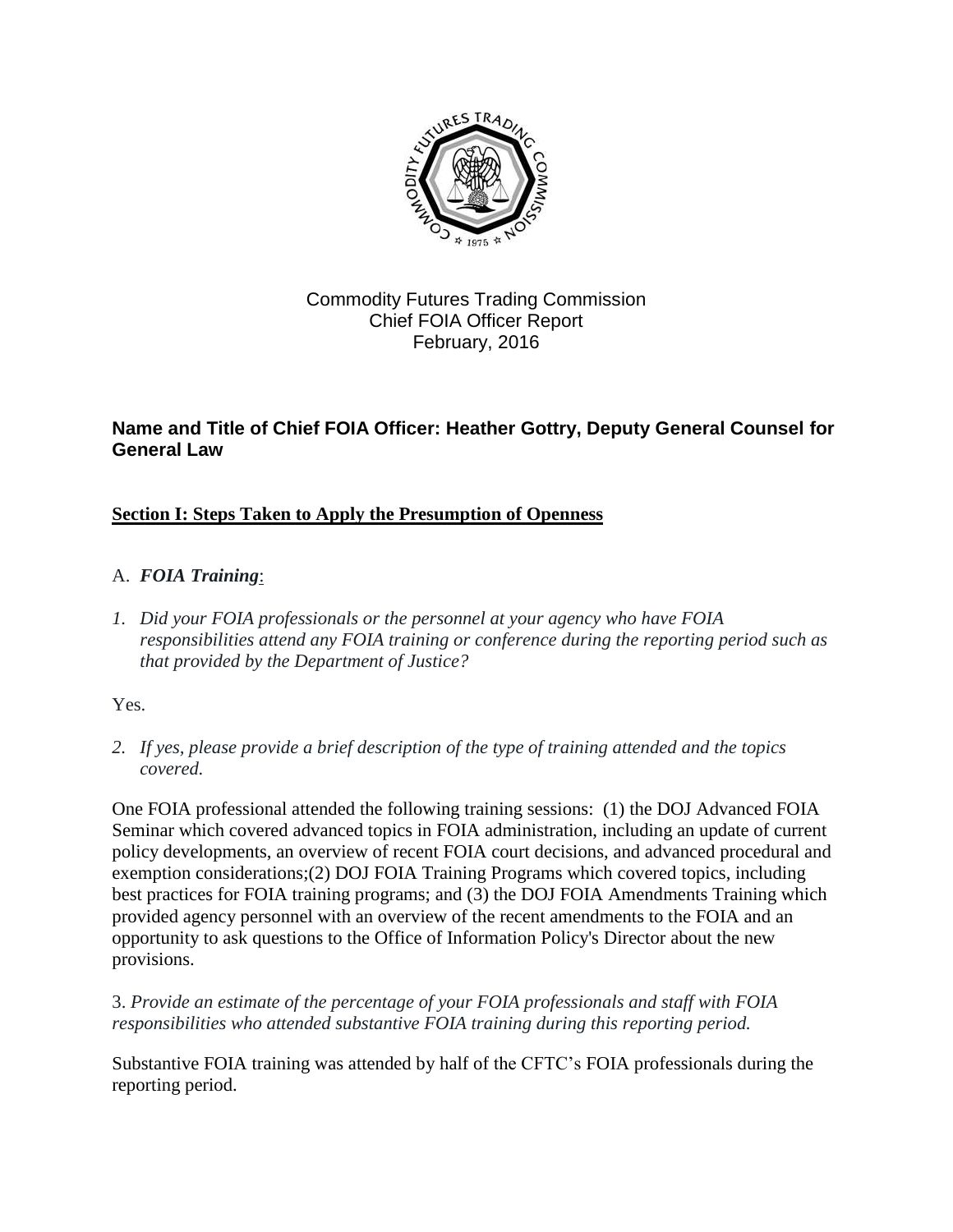4*. OIP has [directed agencies](http://www.justice.gov/oip/oip-guidance-9) to "take steps to ensure that all of their FOIA professionals attend substantive FOIA training at least once throughout the year." If your response to the previous question is that less than 80% of your FOIA professionals attended training, please explain your agency's plan to ensure that all FOIA professionals receive or attend substantive FOIA training during the next reporting year.* 

 The agency FOIA program is very small and consists of two FTEs and one part-time FTE. As professionals have previously attended multiple DOJ FOIA trainings in prior years. discussed above, one FOIA professional attended multiple trainings offered by DOJ and then briefed FOIA staff on the issues and updates discussed in the trainings. The remaining FOIA

#### *B. Outreach*

5. *OPTIONAL:* Did your FOIA professionals engage in any outreach or dialogue with the requester community or open government groups regarding your administration of the FOIA?

No.

### C. *Other Initiatives*:

 *obligations under the FOIA? 6. Describe any efforts your agency has undertaken to inform non-FOIA professionals of their* 

 explain fee limitations depending upon the requester's fee category. These discussions resulted in greater understanding of agency staff responsibilities under FOIA, more timely searches for FOIA professionals met with subject matter experts throughout the agency to explain the importance of providing documents in a timely fashion regardless of whether or not they will not be withheld, to explain the foreseeable harm standard that has been codified in the FOIA Improvement Act, to explain that requests have to be interpreted broadly under FOIA, and to records and, increased discussions between FOIA requesters and agency subject matter experts to facilitate clearer understanding of record types and records sought which has led to more efficient FOIA processing.

 *openness is being applied, please describe them here.*  7. *If there are any other initiatives undertaken by your agency to ensure that the presumption of* 

 The agency holds open meetings, roundtables, and advisory Committee meetings. In addition to providing access in person and via dial-in, the agency posts statements, documents, and transcripts on-line to improve transparency and openness

[\(http://www.cftc.gov/PressRoom/Events/CommissionMeetings/index.htm\)](http://www.cftc.gov/PressRoom/Events/CommissionMeetings/index.htm). In addition, the agency provides notice of external meetings concerning the Dodd-Frank Act and provides information about the date, time, attendees, and topic

[\(http://www.cftc.gov/LawRegulation/DoddFrankAct/ExternalMeetings/index.htm\)](http://www.cftc.gov/LawRegulation/DoddFrankAct/ExternalMeetings/index.htm).

#### **Section II: Steps Taken to Ensure that Your Agency Has an Effective System in Place for Responding to Requests**

*A. Processing Procedures*: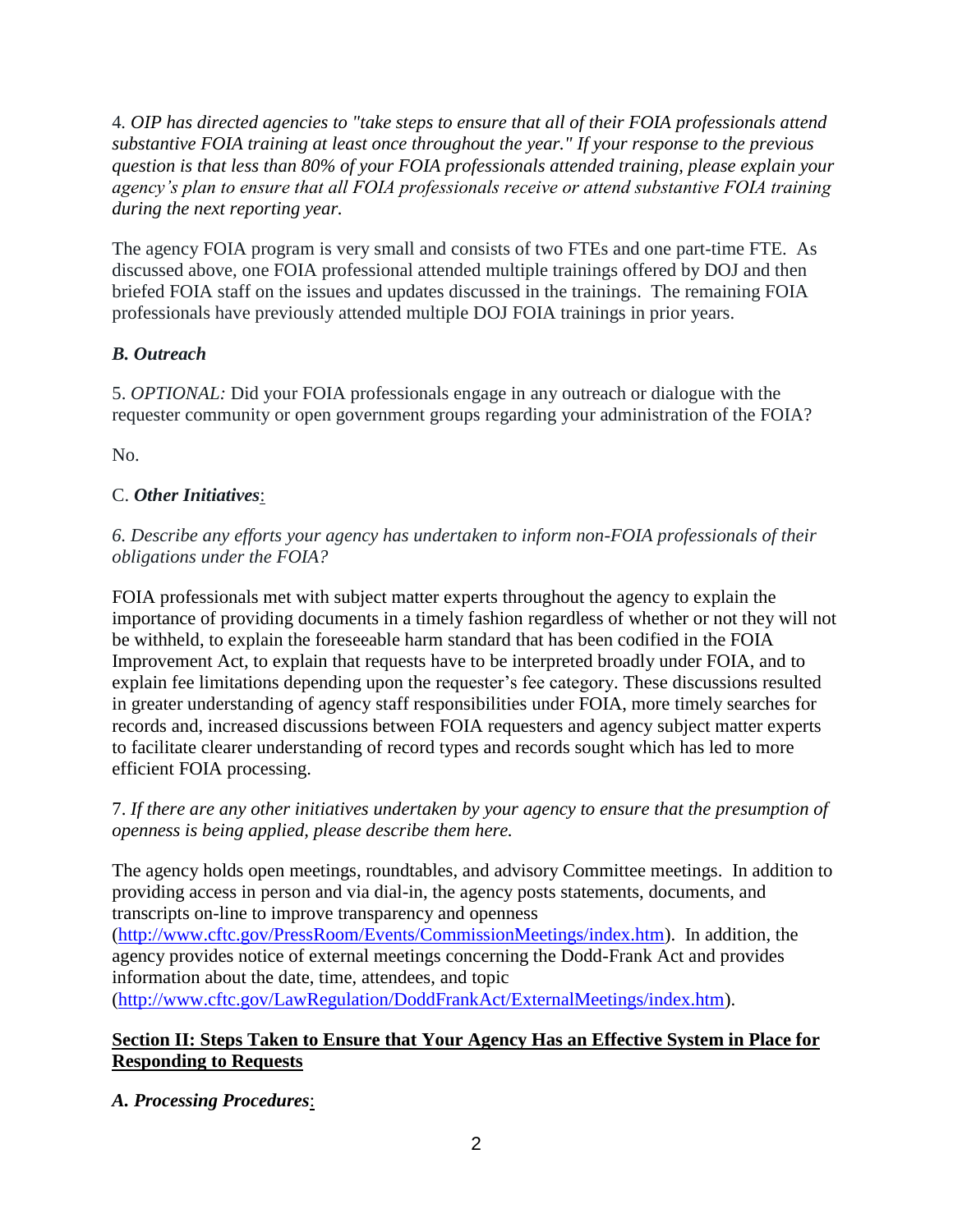*adjudicating requests for expedited processing? Please see Section VIII.A. of your agency's*  1. *For Fiscal Year 2016, what was the average number of days your agency reported for Fiscal Year 2015 Annual FOIA Report.* 

The agency did not receive any requests for expedited treatment.

 *for expedited processing are adjudicated within ten calendar days or less.* 2. *If your agency's average number of days to adjudicate requests for expedited processing was above ten calendar days, please describe the steps your agency will take to ensure that requests* 

 $N/A$ .

 *FOIA program? If so, please describe the methods used, such as reviewing Annual Report data, etc.* 3. *OPTIONAL: During the reporting period, did your agency conduct a self-assessment of its using active workflows and track management, reviewing and updating processing procedures,* 

 The agency participated in the OGIS Agency Self-Assessment for FOIA Programs. The agency reviewed its active workflows, track management, and processing procedures to respond to OGIS' assessment. The agency's track management is effective. The FOIA Program professionals implemented a new workflow process to ensure efficient distribution of workload which has streamlined the agency's processes and helped reduce the backlog. As discussed above, the agency has worked with subject matter experts to clarify requests and expedite processing.

 *that were from commercial use requesters. If your agency is decentralized, please identify any requesters. 4. Please provide an estimate of how many requests your agency processed in Fiscal Year 2016 components within your agency that received a majority of their requests from commercial use* 

The agency processed 69 requests from commercial use requesters in 2016.

### *B. Requester Services*

 their experience with the FOIA process at your agency? If so, please describe the methods used, 5. OPTIONAL: Does your agency provide a mechanism for requesters to provide feedback about such as making the FOIA Public Liaison available to receive feedback, using surveys posted on the agency's website, etc.

 requests, provide the FOIA professional's direct contact information to requesters to help resolve The FOIA Liaison contact information is prominently displayed on the website and the liaison is available to receive feedback. Additionally, the liaison, as well as FOIA staff processing issue and receive feedback.

 *services provided by the agency's FOIA Public Liaison. Please provide an estimate of how often requesters sought assistance from your agency's FOIA Public Liaison*. 6. *The FOIA Improvement Act of 2016 requires additional notification to requesters about the*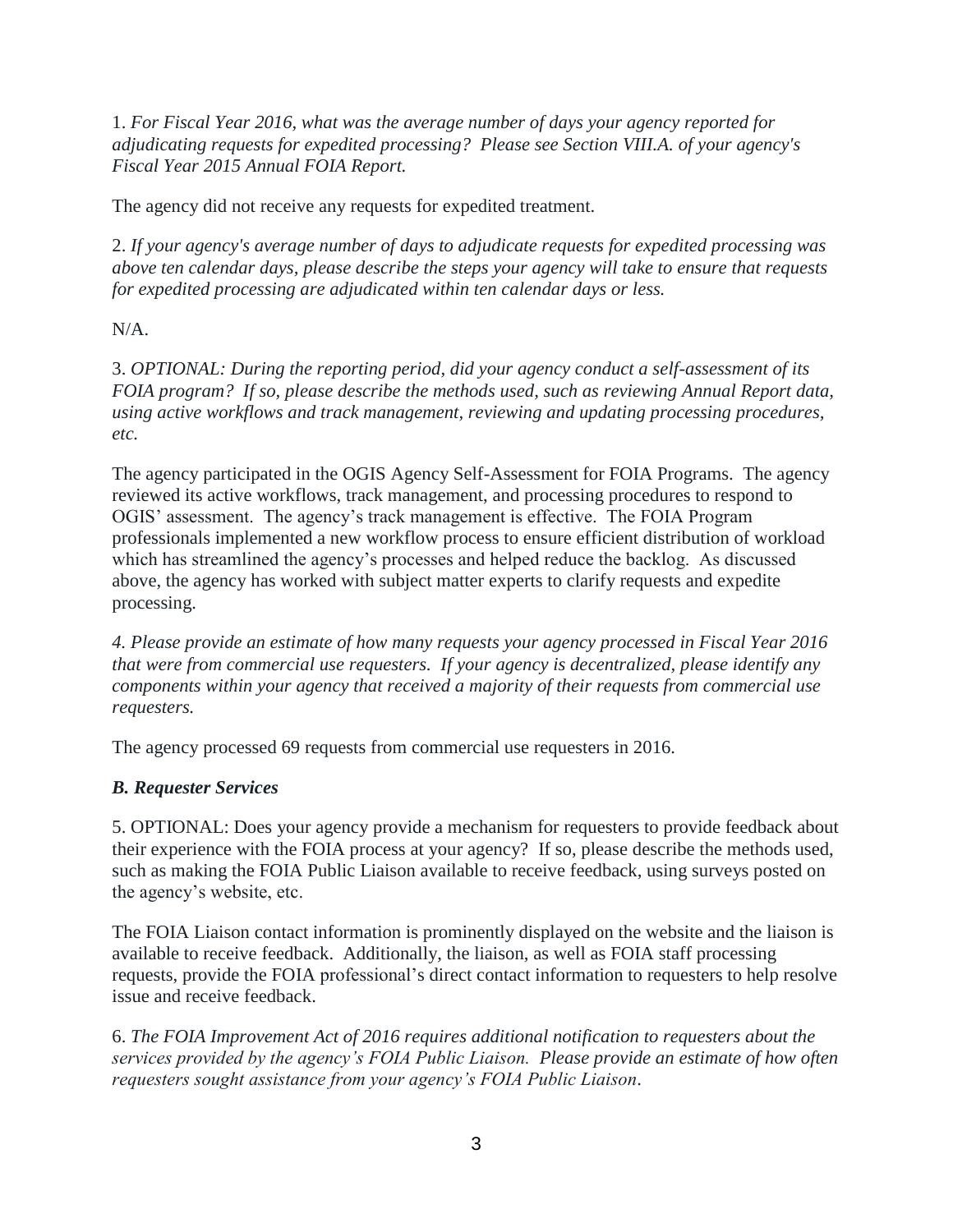The agency has a very low demand for FOIA requester services. Each requester is given the knowledge of the request direct extension and email to contact the FOIA professional who is processing their request, therefore, most questions are handled directly by the FOIA professional with the most

 *public. Please provide a link to your agency's FOIA reference guide*. 7. *The FOIA Improvement Act of 2016 requires agencies to make their reference material or guide for requesting records or information from the agency electronically available to the* 

<http://www.cftc.gov/FOI/foiarequests>

#### *C. Other Initiatives*

8. *If there are any other steps your agency has undertaken to ensure that your FOIA system operates efficiently and effectively, such as conducting self-assessments to find greater efficiencies, improving search processes, eliminating redundancy, etc., please describe them here.* 

 improvement for 2017. These include increasing the number of proactive disclosures, drafting As noted in last year's report, the FOIA program increasingly used electronic search and collection for complex FOIA requests which resulted in more efficient searches for records requested and more effective reviews of records identified as potentially responsive to requests. Additionally, the agency has completed a self-assessment with OGIS and has identified areas for written guidance for FOIA professionals and agency staff responding to FOIA requests, and ensuring timely responses to fee waiver requests.

#### **Section III: Steps Taken to Increase Proactive Disclosures**

#### A. *Posting Material*:

*1. Describe your agency's process or system for identifying "frequently requested" records required to be posted online under Subsection (a)(2) of the FOIA. For example, does your agency monitor its FOIA logs or is there some other system in place to identify these records for posting.* 

The agency routinely monitors its FOIA logs to determine if records have been frequently requested. However, the agency does not receive a high volume of requests that fall into this category.

*2. Does your agency have a distinct process or system in place to identify records for proactive disclosure? If so, please describe your agency's process or system.* 

 with the numerous Dodd-Frank Act rulemakings. Pursuant to its transparency policy, the agency Yes. The agency continues to make proactive disclosures on the agency's website in connection continues to list all meetings with outside stakeholders. The agency regularly posts No-Action Letters, Interpretative Letters and Exemptive Letters on the agency website to inform the public on various agency matters. Finally, the agency's press office routinely posts advisory notices,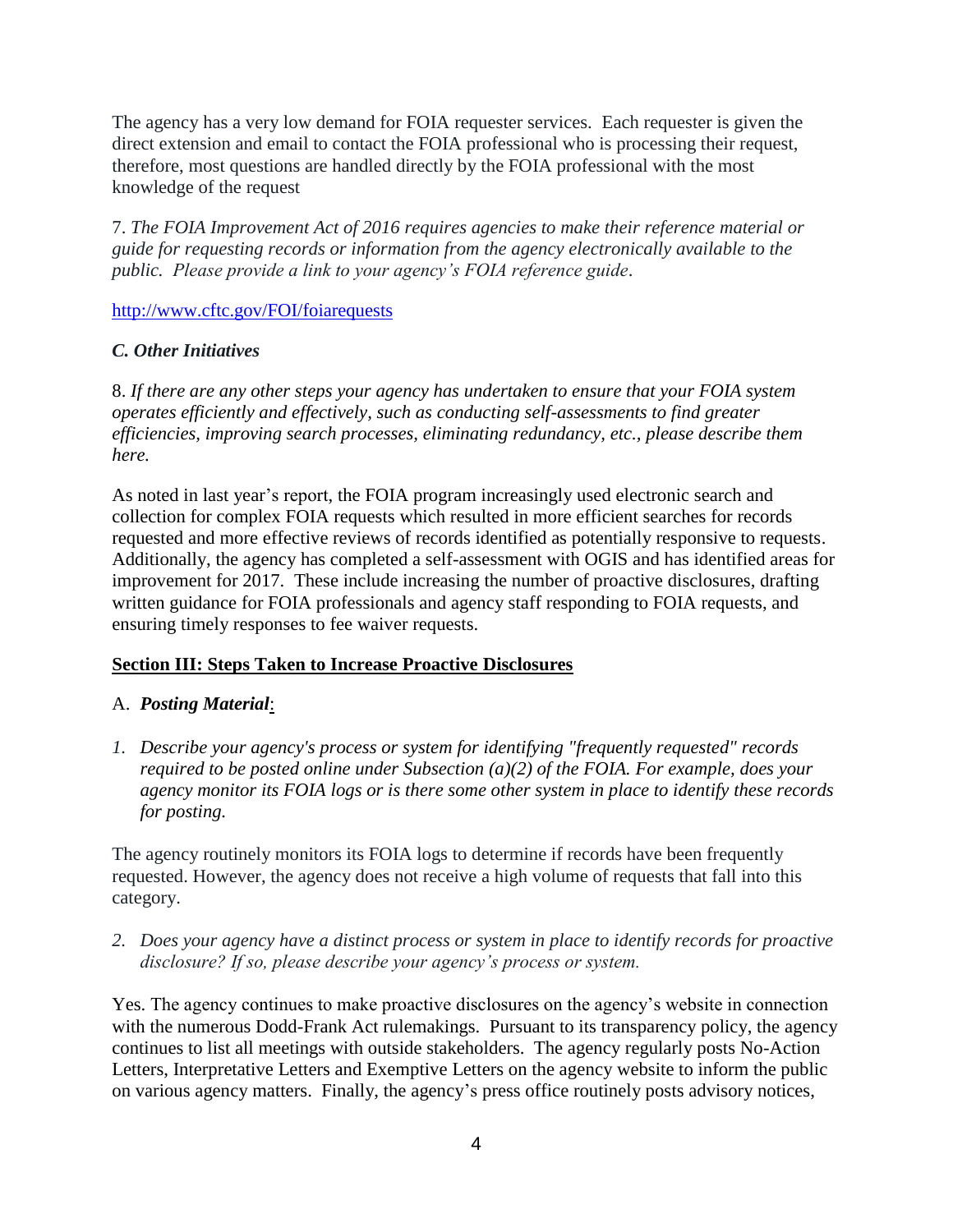speeches, testimony, notices of enforcement actions, and other materials of interest on the agency website. Links to these records are provided on the agency's homepage [\(http://www.cftc.gov/index.htm\)](http://www.cftc.gov/index.htm).

*3. Has your agency encountered challenges that make it difficult to post records you otherwise would like to post?* 

No

*4*. *If so, please briefly explain those challenges.* 

N/A.

*5. Provide examples of material that your agency has proactively disclosed during the past reporting year, including links to the posted material.* 

In addition to the records described above, the agency proactively released the following:

 <http://www.cftc.gov/International/InternationalInitiatives/index.htm><http://www.cftc.gov/MarketReports/CommitmentsofTraders/index.htm> <http://www.cftc.gov/MarketReports/SwapsReports/index.htm> <http://www.cftc.gov/MarketReports/CottonOnCall/index.htm> <http://www.cftc.gov/MarketReports/BankParticipationReports/index.htm> <http://www.cftc.gov/MarketReports/financialfcmdata/index.htm> <http://www.cftc.gov/MarketReports/NetPositionChangesData/index.htm> <http://www.cftc.gov/MarketReports/StaffReportonMay6MarketEvents/index.htm>

*6. Did your agency use any means to publicize or highlight important proactive disclosures for public awareness? If yes, please describe those efforts.* 

The agency publicizes proactive disclosures through various agency social media platforms (including Facebook and Twitter) as well as offering email subscription services to interested parties.

# *B. Other Initiatives:*

7. *If there are any other steps your agency has taken to increase proactive disclosures, please describe them here.* 

N/A

# **Section IV: Steps Taken to Greater Utilize Technology**

### *A. Making Material Posted Online More Useful:*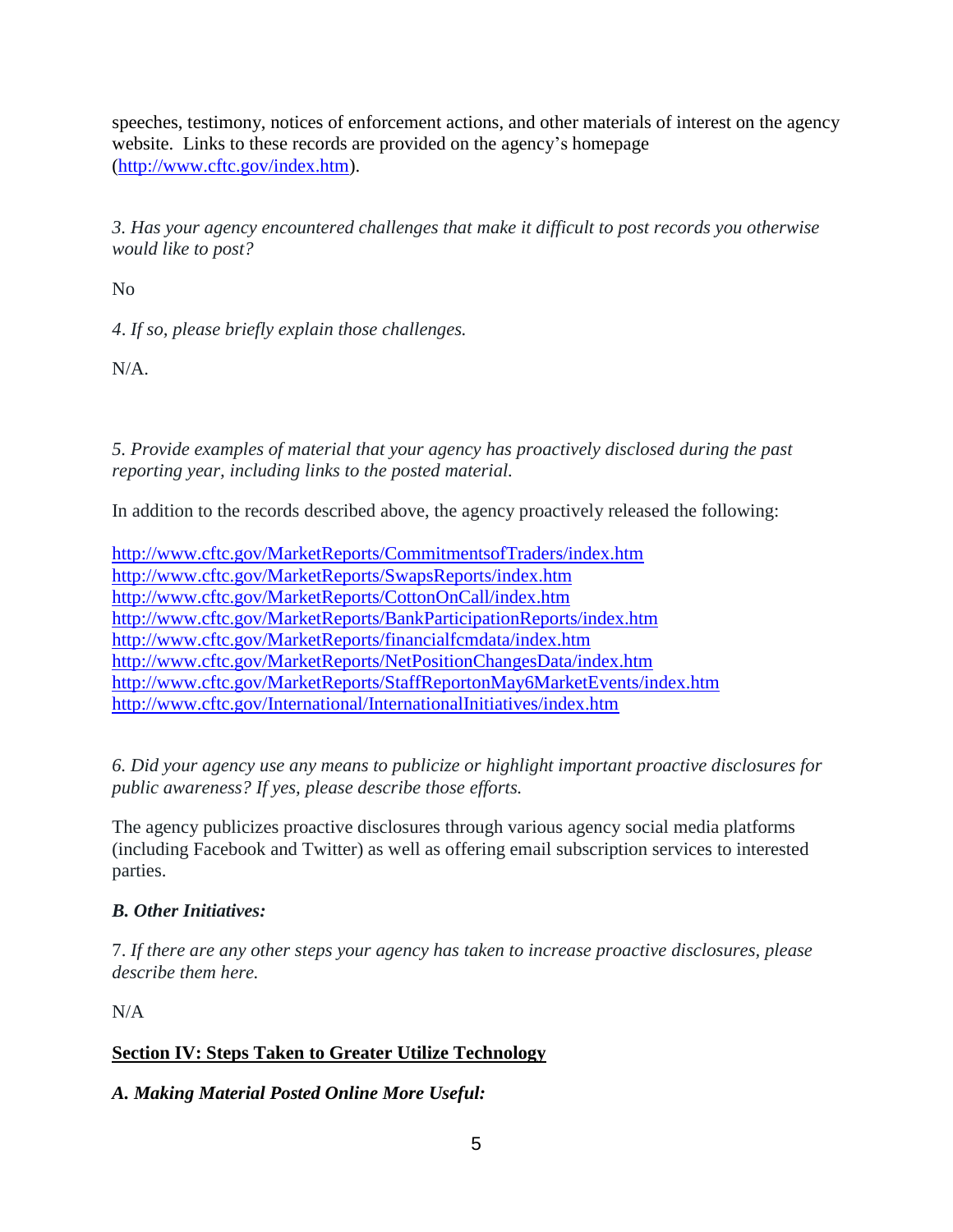1. *Beyond posting new material, is your agency taking steps to make the posted information more useful to the public, especially to the community of individuals who regularly access your agency's website?* 

Yes.

## *2. If yes, please provide examples of such improvements.*

 The agency website was completely redesigned in 2016 and features easy access to important primary and secondary navigation, all of which provide greater transparency of agency actions. In addition to efficient website navigation, the agency has taken other steps to increase proactive anyone in the world to sign up on the agency's website to receive updates on specific or all information that is posted on the website. For example, more than 25,000 people receive the the agency posts to the website. Further, all of the agency's releases are instantly tweeted and posted on Facebook. To date, the agency has over 12,000 Facebook followers and over 16,000 information and events at the agency, efficient site navigation, and dynamic dropdown menus for disclosure. For example, the agency's program offices routinely provide updated market data [\(http://www.cftc.gov/MarketReports/index.htm\)](http://www.cftc.gov/MarketReports/index.htm), industry filings and information about new regulatory developments [\(http://www.cftc.gov/IndustryOversight/IndustryFilings/index.htm\)](http://www.cftc.gov/IndustryOversight/IndustryFilings/index.htm). For instance, the Dodd-Frank Act created new entities, Swap Data Repositories ("SDRs"), to provide central facilities for swap data reporting and recordkeeping. The agency's website includes a page on these entities, including FAQs and instructions on how to apply for SDR status [\(http://www.cftc.gov/IndustryOversight/DataRepositories/index.htm\)](http://www.cftc.gov/IndustryOversight/DataRepositories/index.htm). The agency allows agency's press releases, 24,000 received federal register notices and 16,000 received any letter Twitter followers.

### *B. Other Initiatives:*

3. *Did your agency successfully post all four quarterly reports for Fiscal Year 2016?* 

Yes.

4. *If your agency did not successfully post all quarterly reports, with information appearing on FOIA.gov, please explain why and provide your agency's plan for ensuring that such reporting is successful in Fiscal Year 2016.* 

N/A.

#### **Section V: Steps Taken to Improve Timeliness in Responding to Requests and Reducing Backlogs**

### *A. Simple Track:*

1. *Does your agency utilize a separate track for simple requests?* 

Yes.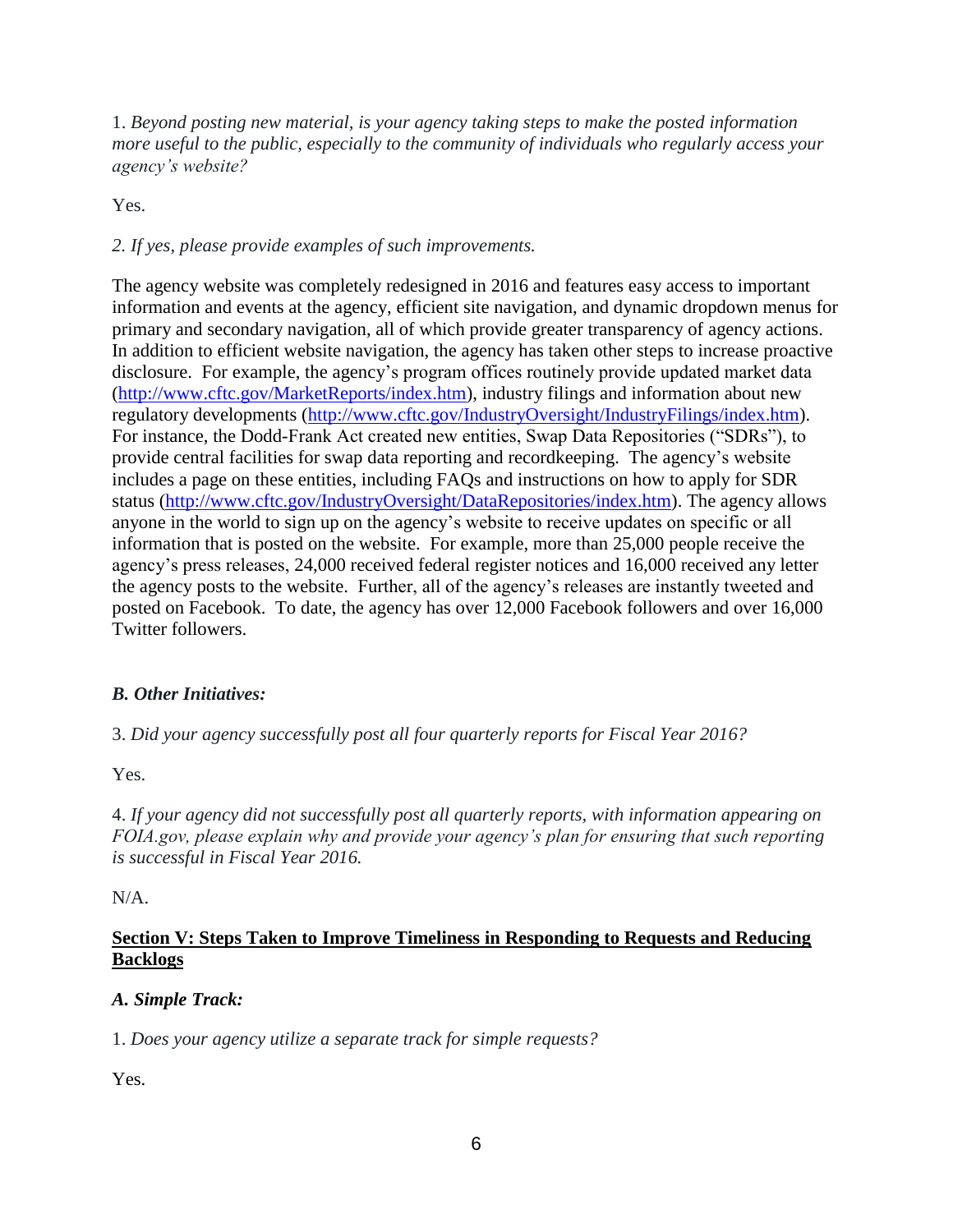2. If *so, for your agency overall in Fiscal Year 2016, was the average number of days to process simple requests twenty working days or fewer?* 

 No. The average number of days to process simple perfected requests in Fiscal Year 2016 was 78 days.

 3. *Please provide the percentage of requests processed by your agency in Fiscal Year 2016 that were placed in your simple track.* 

61%

4. *If your agency does not track simple requests separately, was the average number of days to process all non-expedited requests twenty working days or fewer?* 

N/A.

# *B. Backlogs:*

# BACKLOGGED REQUESTS

5. *If your agency had a backlog of requests at the close of Fiscal Year 2016, did that backlog decrease as compared with the backlog reported at the end of Fiscal Year 2015?* 

The agency's backlog of requests decreased from 59 in FY 2015 to 16 in FY 2016.

*6. If not, explain why and describe the causes that contributed to your agency not being able reduce its backlog. When doing so, please also indicate if any of the following were contributing factors:* 

N/A

*7. If you had a request backlog please report the percentage of requests that make up the backlog out of the total number of requests received by your agency in Fiscal Year 2015. If your agency did not receive any requests in Fiscal Year 2016 and/or has no request backlog, please answer with "N/A."* 

The backlog makes up 10% of the requests received.

# **BACKLOGGED APPEALS**

*8.If your agency had a backlog of appeals at the close of Fiscal Year 2016, did that backlog decrease as compared with the backlog reported at the end of Fiscal Year 2015?* 

Yes.

reduce backlog. When doing so, please also indicate if any of the following were contributing *9. If not, explain why and describe the causes that contributed to your agency not being able factors:*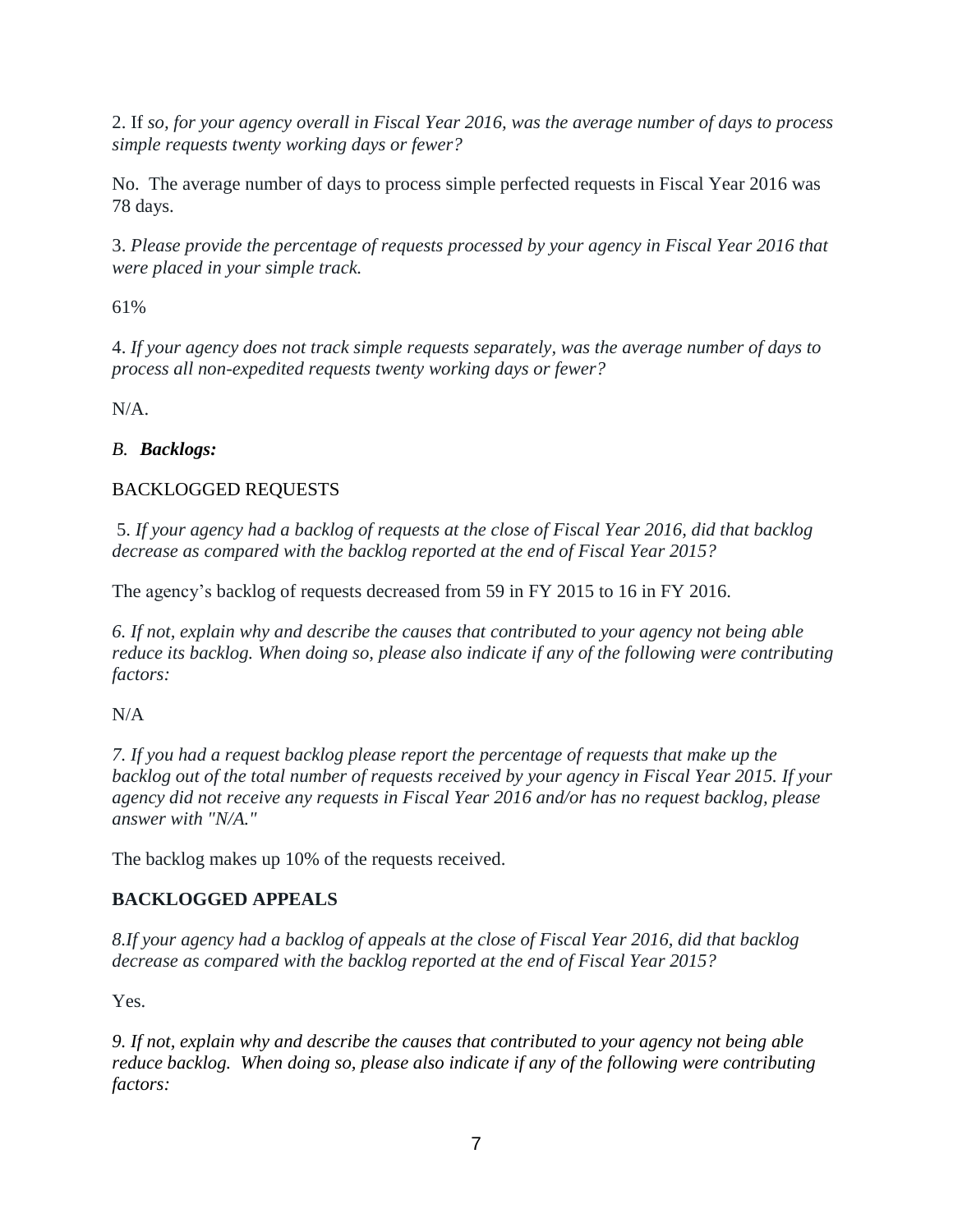#### N/A

*10. If you had an appeal backlog please report the percentage of appeals that make up the backlog out of the total number of appeals received by your agency in Fiscal Year 2016. If your agency did not receive any appeals in Fiscal Year 2016 and/or has no appeal backlog, please answer with "N/A."* 

The agency has no backlogged appeals.

## *C. Status of Ten Oldest Requests, Appeals, and Consultations*

# *TEN OLDEST REQUESTS*

11. *In Fiscal Year 2016, did your agency close the ten oldest requests that were reported pending in your Fiscal Year 2016 Annual FOIA Report?* 

No.

 *of the fiscal year, as listed in Section VII.E of your Fiscal Year 2015 Annual FOIA Report. If*  12. If *no, please provide the number of these requests your agency was able to close by the end you had less than ten total oldest requests to close, please indicate that.* 

In FY 2016, the agency closed seven of the ten oldest requests pending at the end of FY 2015.

 *many of these were closed because the request was withdrawn by the requester. If any were*  13. *Of the requests your agency was able to close from your ten oldest, please indicate how closed because the request was withdrawn, did you provide any interim responses prior to the withdrawal?* 

 Six of the oldest requests pending at the end of FY 2015 were withdrawn after receiving multiple interim responses. One of the oldest requests was withdrawn by the requester.

# **TEN OLDEST APPEALS**

14. *In Fiscal Year 2016, did your agency close the ten oldest appeals that were reported pending in your Fiscal Year 2015 Annual FOIA Report?* 

Yes.

 15. *If no, please provide the number of these appeals your agency was able to close by the end of the fiscal year, as listed in Section VII.C.(5) of your Fiscal Year 2015 Annual FOIA Report. If you had less than ten total oldest appeals to close, please indicate that*. N\A.